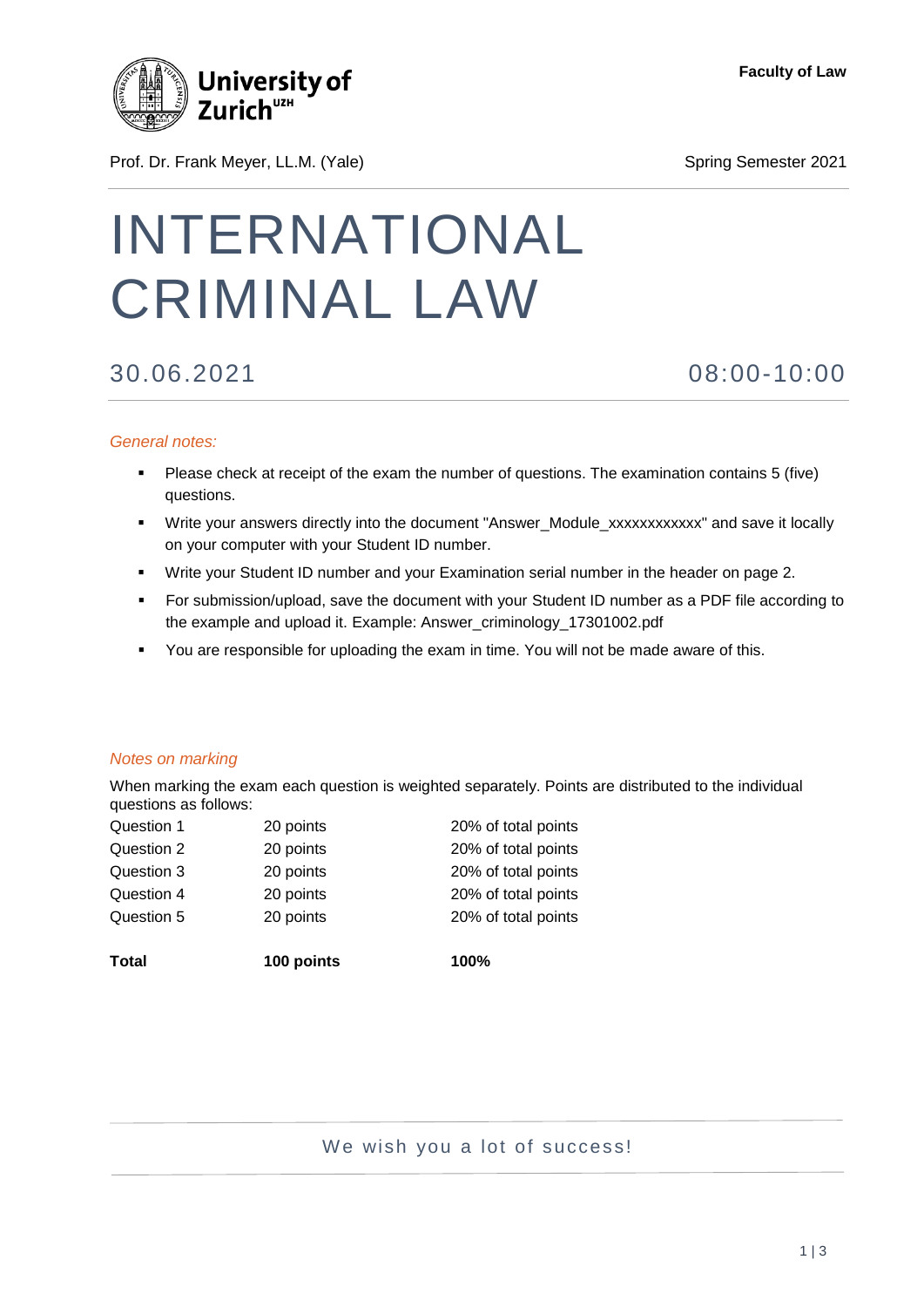# **Question 1 [20 points]**

M, an international manufacturer of trucks, notices with growing concern that its trucks are heavily used in Myanmar to transport military troops that are used against peaceful demonstrators to suppress protests against the military coup. Several innocent civilians are beaten up or even shot dead. In this tense situation, the company receives a new order from the military in Myanmar. The CEO is worried about legal consequences for her or the company.

You are the General Legal Counsel of M. The CEO asks you for advice regarding her or the company's criminal liability under the Rome Statute. M is incorporated in an ICC state party. Provide a brief response.

## **Question 2 [20 points]**

After the killing of its long-time strongman president D country T experiences a transition to democracy. In this process, the new president wants to address a period of extreme violence and coordinated suppression of unrests by government forces (leaving thousands dead or locked up in detention centres) from 1996–1998. A religious minority was even expelled during this time because the Government saw the group as a persistent security threat and also sought the support of the leaders of the dominant religion. He reckons that T's own court system is still too fragile to deal with these crimes. T has already joined the ICC and now intends to defer this period of extreme violence to the ICC.

Would the ICC have jurisdiction over these alleged crimes? What alternatives could T's president propose to hold perpetrators accountable for these crimes?

### **Question 3 [20 points]**

What is the function of preliminary examinations in the legal process at the ICC? Briefly describe this phase.

### **Question 4 [20 points]**

Protecting societies from organised crime, including tackling trafficking in human beings, is a priority under the new EU Security Union Strategy. Trafficking in human beings is a highly profitable crime that brings enormous profit to criminals while incurring a tremendous cost to society.

Human trafficking is defined as recruitment, transportation, transfer, harbouring or reception of persons, including the exchange or transfer of control over those persons, by means of the threat or use of force or other forms of coercion, of abduction, of fraud, of deception, of the abuse of power or of a position of vulnerability or of the giving or receiving of payments or benefits to achieve the consent of a person having control over another person, for the purpose of exploitation.